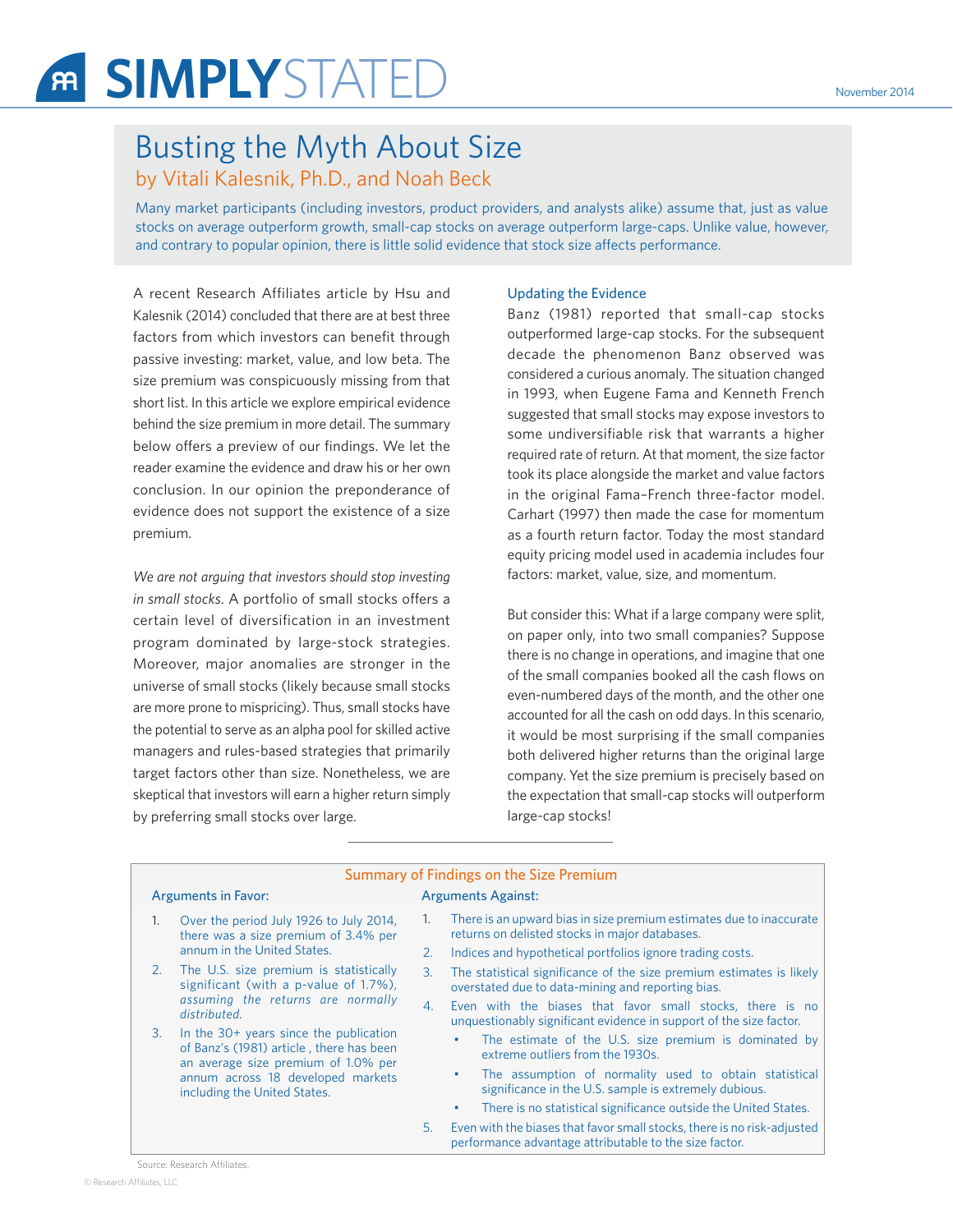For any reasonable economic theory explaining why small-cap stocks are supposed to outperform large-cap stocks, there is an equally plausible theory explaining why the reverse should be true. The source of the specific risk postulated by Fama and French (1993) was unclear 21 years ago, and it is still murky today. Theoretical explanations for the size premium were provided after researchers observed the anomalous regularity in returns—not the other way around. Today investors believe in the size premium on the basis of empirical evidence, not on theoretical arguments. So let's turn to the evidence with updated data.

Following the methodology employed in Fama and French (2012), we grouped stocks in each country by size into two portfolios. The large stock portfolio consists of the top 90% of the market by market capitalization, and the small stock portfolio consists of the bottom 10% of the market. Stocks within the large and small portfolios are weighted by market capitalization. To measure the premium we looked at the arithmetic difference between the small and large stock portfolio returns. We report in **Table 1** the average annualized returns, volatilities, and *t*-statistics in 18 major developed countries from January 1982 to July 2014. Table 1 also displays data for the United States over the longer period from July 1926 to July 2014.

In the 88-year U.S. sample, the size premium is 3.4% per annum. Assuming a normal distribution of premium estimates (we will discuss later why this assumption may not be warranted), the size premium is statistically significant with a *t*-stat of 2.38, which corresponds to a *p*-value of 1.7%. After 1981, when Banz's paper appeared, the premium is positive in the United States and positive on average in the international sample, but it is not statistically significant anywhere. The substantial, statistically significant average return observed in the long-term U.S. dataset is the main reason why size is popularly believed to be one of the most important factors.

#### Examining the U.S. Data

Existence of the size premium in the United States is practically an article of faith in the practice of asset management as well as the academic literature. The empirical evidence, however, does not stand up very well to closer scrutiny. The data are doubtful for several reasons, including overestimated small-cap returns due to missing data on delisted stocks; the absence of transaction costs in the calculation of index returns; biases resulting from data-mining and the publishing process; and misestimated statistical measures based on the assumption of normality. In addition, there proves to be no return advantage on a risk-adjusted basis.

| Table 1. Size Premium: U.S. and International Evidence |                          |                              |         |  |  |  |  |  |  |  |
|--------------------------------------------------------|--------------------------|------------------------------|---------|--|--|--|--|--|--|--|
| <b>Nation</b>                                          | Average<br>Return (Ann.) | Average<br>Volatility (Ann.) | t-stat  |  |  |  |  |  |  |  |
| Post Publication Period, 1982-2014                     |                          |                              |         |  |  |  |  |  |  |  |
| Australia                                              | $-1.1%$                  | 10.2%                        | $-0.64$ |  |  |  |  |  |  |  |
| Austria                                                | 2.0%                     | 13.7%                        | 0.85    |  |  |  |  |  |  |  |
| Belgium                                                | 3.0%                     | 10.7%                        | 1.59    |  |  |  |  |  |  |  |
| Canada                                                 | 0.7%                     | 9.2%                         | 0.43    |  |  |  |  |  |  |  |
| Denmark                                                | $-0.2%$                  | 13.0%                        | $-0.09$ |  |  |  |  |  |  |  |
| France                                                 | 2.9%                     | 9.9%                         | 1.67    |  |  |  |  |  |  |  |
| Germany                                                | $-0.5%$                  | 10.5%                        | $-0.27$ |  |  |  |  |  |  |  |
| Hong kong                                              | $-0.8%$                  | 16.5%                        | $-0.26$ |  |  |  |  |  |  |  |
| Ireland                                                | 4.9%                     | 18.3%                        | 1.53    |  |  |  |  |  |  |  |
| Italy                                                  | $-0.8%$                  | 11.0%                        | $-0.39$ |  |  |  |  |  |  |  |
| Japan                                                  | 3.3%                     | 13.9%                        | 1.36    |  |  |  |  |  |  |  |
| Netherlands                                            | 1.7%                     | 10.8%                        | 0.88    |  |  |  |  |  |  |  |
| Norway                                                 | $-0.2%$                  | 15.0%                        | $-0.07$ |  |  |  |  |  |  |  |
| Singapore                                              | 2.3%                     | 15.6%                        | 0.83    |  |  |  |  |  |  |  |
| Sweden                                                 | 0.7%                     | 12.6%                        | 0.34    |  |  |  |  |  |  |  |
| Switzerland                                            | $-2.2%$                  | 10.7%                        | $-1.18$ |  |  |  |  |  |  |  |
| United Kingdom                                         | 0.8%                     | 9.4%                         | 0.48    |  |  |  |  |  |  |  |
| <b>United States</b>                                   | 1.9%                     | 9.4%                         | 1.15    |  |  |  |  |  |  |  |
| Equally Weighted Avg. of 18 Countries                  | 1.0%                     | 5.5%                         | 1.05    |  |  |  |  |  |  |  |
| Full Sample, United States, 1926-2014                  |                          |                              |         |  |  |  |  |  |  |  |
| <b>United States</b>                                   | 3.4%                     | 13.5%                        | 2.38    |  |  |  |  |  |  |  |

Note: Within each country we split stocks into large and small portfolios. Following Fama and French (2012), the portfolio of large stocks<br>comprises 90% of the national market and the small-stock portfolio comprises 10%. P premium is estimated as the arithmetic average of the differences in return between the small and the large portfolios

Source: Research Affiliates, using CRSP/Compustat and Worldscope/Datastream data.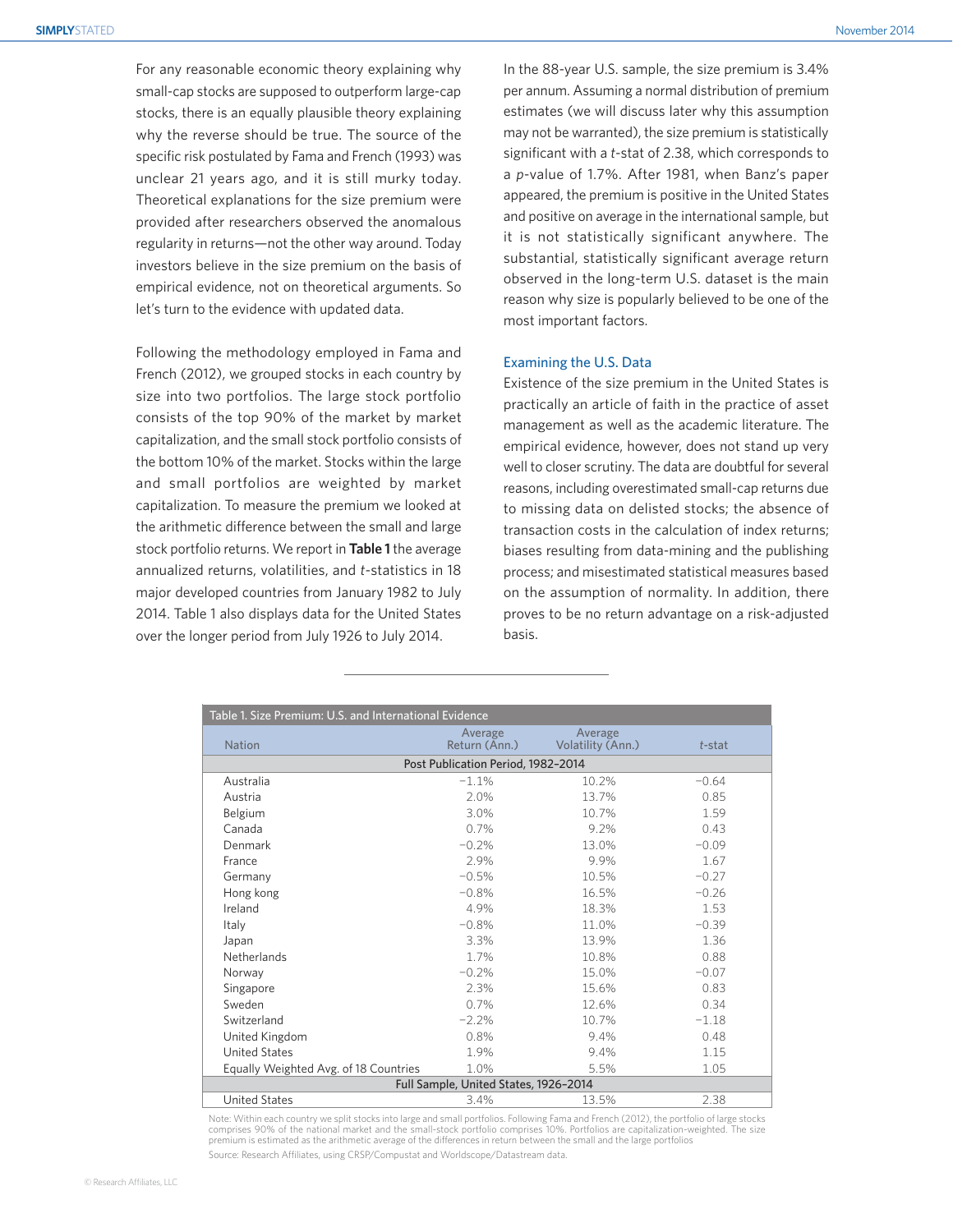*Delisting bias*. Shareholders do not necessarily lose the full amount of their investment in a company when it is delisted from a major stock exchange. Often the stock can still be traded in the over-the-counter (OTC) market, and the investor may receive some residual value if the company is liquidated. Nonetheless, returns on stocks after they have been delisted are likely to be very negative. Moreover, all companies are subject to business and financial risks that might result in their stock's falling short of listing requirements, but small stocks by market capitalization are appreciably more likely to be removed from an exchange. Shumway (1997) pointed out that regular performance databases overestimated small-cap stock returns because they did not include returns on delisted stocks. If a database that is used in simulating portfolios omits the strongly negative returns of delisted stocks, the hypothetical results will be better than what actual portfolios can achieve in practice.

To estimate the impact of the delisting bias on the size premium, Shumway and Warther (1999) looked at the smallest and the most distressed stocks for which they could obtain reliable data, namely, stocks listed on the NASDAQ exchange. We represent their findings in **Figure 1**. The chart shows the average monthly returns for 20 groups of stocks sorted by size before and after correcting for the upward bias in the database. Clearly, the smallest stocks are significantly more affected by

the delisting bias. After adjusting for the delisting bias, the statistical significance of the size premium completely disappears. It is unreasonable to suppose that the effect Shumway and Warther quantified for NASDAQ stocks is missing from other exchanges.

*Transaction costs*. Theoretical simulations ignore an important component of investment performance measurement: trading expenses—the actual costs of buying or selling investments. Small stocks by definition have much lower trading capacity and, correspondingly, much higher transaction costs. Soon after the first articles documenting the size effect appeared, researchers asked how much of the premium remains when trading costs are taken into account. Stoll and Whaley (1983) showed that transaction costs accounted for a significant part of the size premium for stocks listed on the New York Stock Exchange and the American Stock Exchange.

*Data-mining and reporting bias*. There are literally hundreds of known factors in the existing literature, and many papers documenting new factors are published every year. In our opinion the vast majority of these factors are spurious products of data-mining. We are not alone in taking a skeptical position. Lo and MacKinlay (1990), Black (1993), and MacKinlay (1995), among others, have argued that many factors, notably including size, are likely to be a result of data-mining.



620 Newport Center Drive, Suite 900 Newport Beach, California 92660 **www.researchaffiliates.com**

research affiliates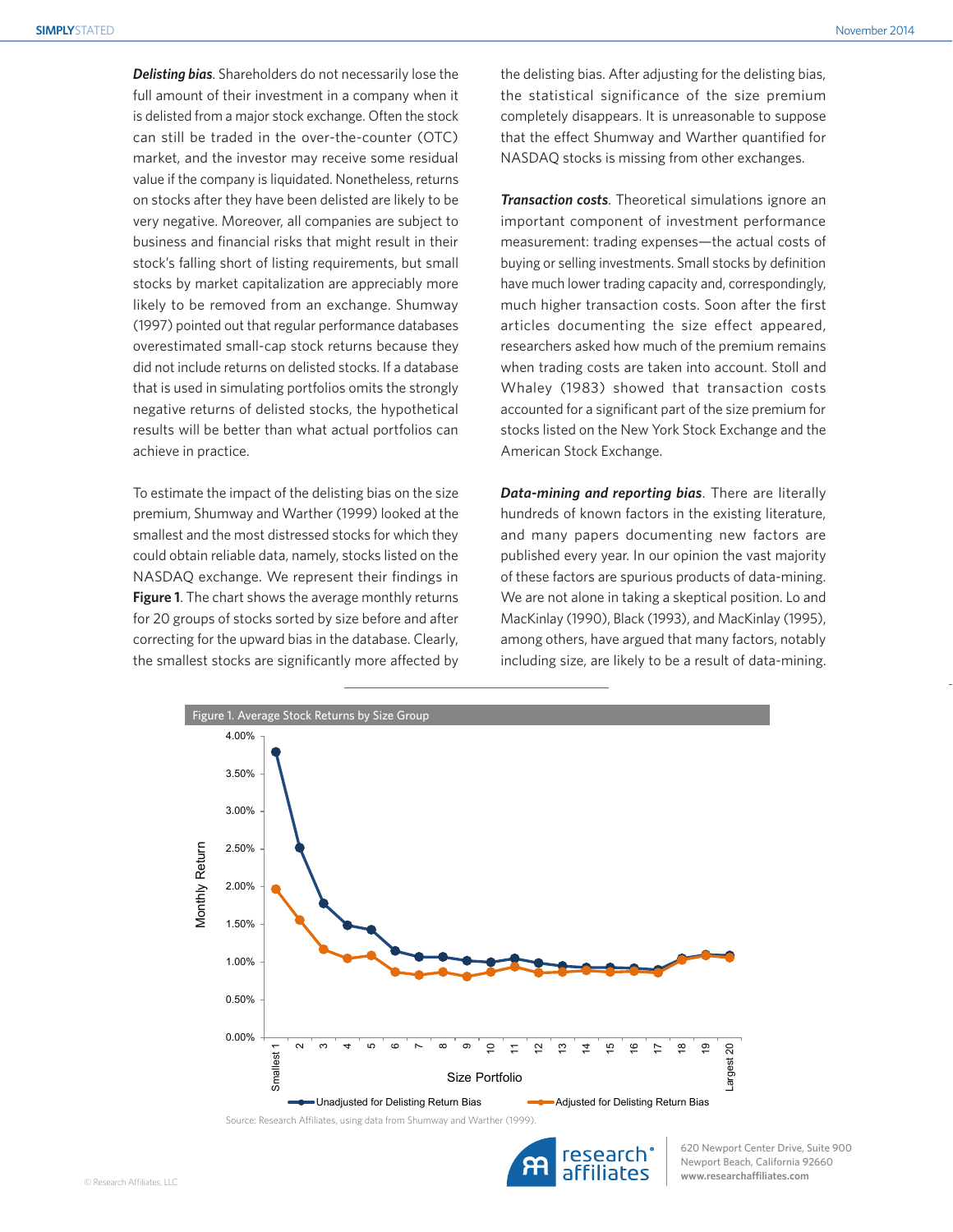And, in finance no less than the physical and biological sciences, striking results—especially new discoveries tend to win the competition for space in academic journals.

The standard procedure for determining whether a factor is statistically significant is to see if its *t*-stat crosses a certain threshold. Normally the threshold is set at 1.96 for a 5% confidence level. With a *t*-stat of 2.38, the U.S. size premium passes this test for the 1926–2014 sample. But Harvey, Liu, and Zhu (2014) rightly observed that if many researchers are looking for statistical irregularities, then the 1.96 criterion is too low; it allows many inherently random outliers to be misidentified as valid factors. They argue that the threshold for the size factor should have been closer to a *t*-stat of 2.50 in 1993.<sup>1</sup> Size does not pass this test.

*Non-normality of returns*. Standard statistical testing assumes that the estimate of a variable—in this case, the average of the size premium—quickly converges to a normal distribution.<sup>2</sup> If, however, the underlying data include large outliers, then the assumption of normality is unfounded. The differences between the small and large stock portfolio returns exhibit just such outliers. **Figure 2** is a histogram of the return differences. For comparison, we display on the same chart a normal distribution with the same mean and standard deviation.

We indicate on the chart four extreme outliers of 6 sigma or higher. "Sigma" may be an unfamiliar statistical term, so let us put these outlier returns in perspective. The 23.6% premium registered in January 1934 is a 6-sigma event. If it were drawn from normal distribution, this would be a one-in-67-million-year event, like the one that wiped out the dinosaurs. The 27.2% difference in returns in September 1939 is a 6.9-sigma event; in a normal distribution, it would have about a one-in-five chance of occurring in the 4.5 billion years since the planet earth came into existence. The 33.8% premium in August 1932 is an 8.6-sigma event, and the 51.6% premium in May 1933 is a 13.1-sigma event. If these last two outliers were drawn from a normal distribution, each would have much less than a one-in-a-hundred chance of occurring in the entire 13.8 billion years the universe has existed.

To add to the problem, all four outliers occurred in the 1930s. If they were removed, the estimated size premium in Table 1 would drop from 3.4% to 1.9% and lose statistical significance. (There is a similar outcome in the post-war period: The estimated size premium is about 1.9% premium with a *t*-stat of 1.52.) We do not argue, however, that truncating or otherwise transforming the sample will give us a better estimate. What happened in the 1930s is very valuable information about the economy and the stock market. The average return from the full sample, including the

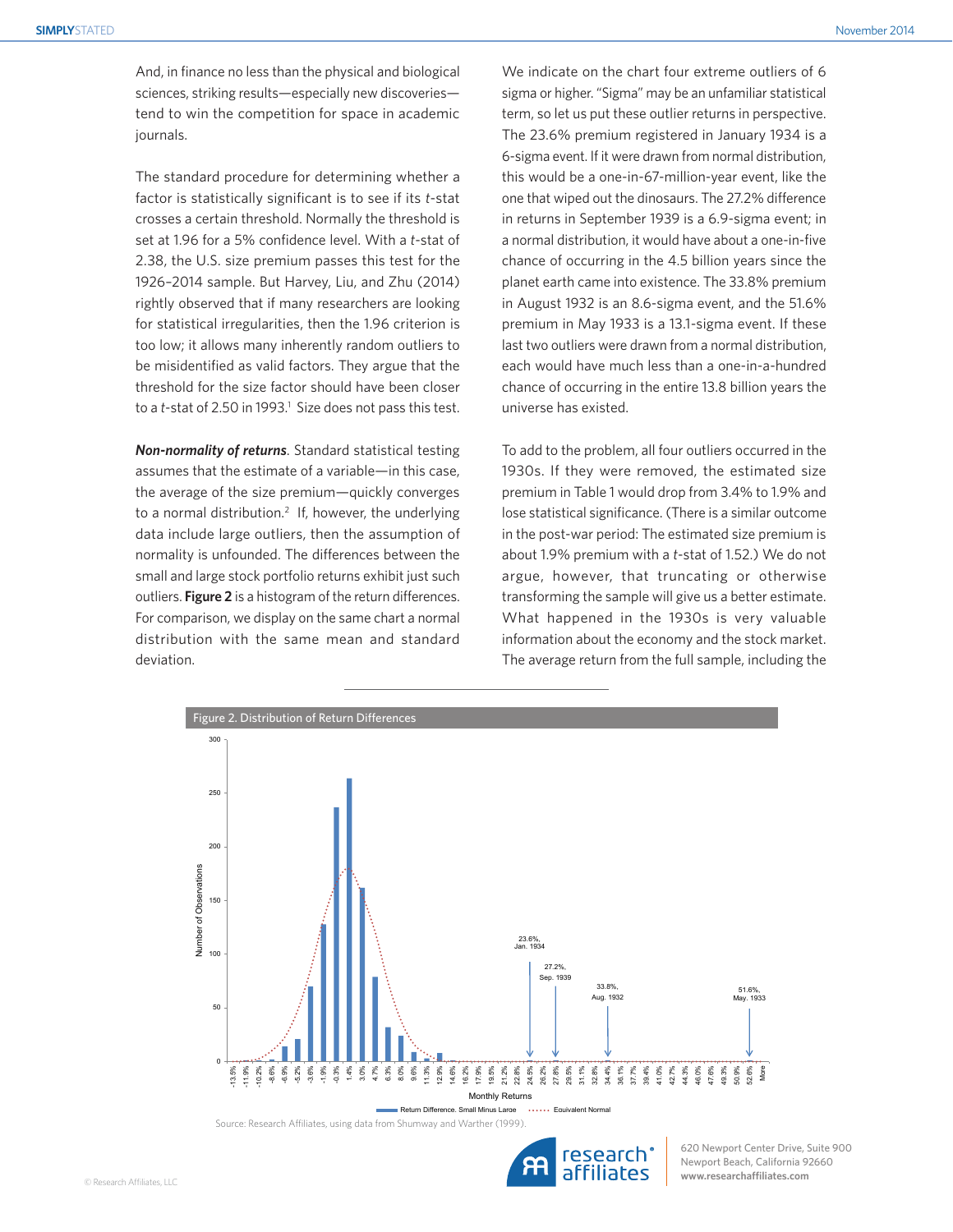unadjusted outliers, is the best estimate available as long as the statistical bounds around it are borne in mind. If the size premium is predicated on exceedingly rare events, then we'll have to wait many lifetimes to determine with confidence whether or not it exists.

*No risk-adjusted benefit*. Academics are interested in the arithmetic average returns in a simulated long/short portfolio, but practitioners are concerned with the actual risk-adjusted returns that they can generate from their investments—and the majority do not engage in short-selling. We display in **Table 2** the average geometrically chained cumulative returns of the longonly portfolios of small and large stocks. These results are produced using the same databases we used earlier in this article, so they contain the same biases that we noted above.

Small stocks outperform large stocks in this sample, but, because small stocks are generally more volatile, the Sharpe ratios reveal that small-cap investing provides a miniscule advantage in the risk-adjusted return. If investors are switching from large stocks to small in the hope of a premium, they should realize that they are increasing the volatility, too. The estimates of average returns are very noisy, and are likely overstated due to the biases we described earlier; the estimates of volatility on the other hand are real. (Estimates of the mean are always less certain than estimates of standard deviation.) We suggest that investors seeking higher returns consider boosting their overall equity allocation rather than chasing the illusory size premium in an attempt to add risk on the cheap within the existing allocation. A large-cap stock portfolio would have higher returns than a mix of small-cap stocks and risk-free assets designed to have the same volatility. In other words, the added risk of small-cap stocks is essentially uncompensated. Note that even in the only data set with a statistically significant size premium (i.e., the U.S. full sample from 1926–2014), the Sharpe ratio is actually lower for small stocks.

## Concluding Remarks

We placed our inquiry in a historical context, starting with Banz's (1981) paper, because the widespread belief in a size premium is largely a result of its early discovery. Market capitalization data were readily available to early researchers writing doctoral dissertations and journal articles, and, as we have seen, the performance

| Table 2. Average Returns on Long-Only Portfolios |                          |                       |                 |                   |                       |                 |                   |                       |                 |  |  |
|--------------------------------------------------|--------------------------|-----------------------|-----------------|-------------------|-----------------------|-----------------|-------------------|-----------------------|-----------------|--|--|
|                                                  | <b>Small Stocks</b>      |                       |                 |                   | Large Stocks          |                 |                   | <b>Difference</b>     |                 |  |  |
| <b>Nation</b>                                    | Average<br><b>Return</b> | Average<br>Volatility | Sharpe<br>Ratio | Average<br>Return | Average<br>Volatility | Sharpe<br>Ratio | Average<br>Return | Average<br>Volatility | Sharpe<br>Ratio |  |  |
| Post Publication Period, 1982-2014               |                          |                       |                 |                   |                       |                 |                   |                       |                 |  |  |
| Australia                                        | 10.8%                    | 24.9%                 | 0.26            | 12.4%             | 23.4%                 | 0.35            | $-1.6%$           | 1.5%                  | $-0.08$         |  |  |
| Austria                                          | 13.3%                    | 21.5%                 | 0.42            | 10.2%             | 24.4%                 | 0.24            | 3.1%              | $-2.9%$               | 0.18            |  |  |
| Belgium                                          | 15.8%                    | 18.7%                 | 0.62            | 12.6%             | 20.3%                 | 0.41            | 3.2%              | $-1.6%$               | 0.21            |  |  |
| Canada                                           | 11.2%                    | 21.4%                 | 0.33            | 11.1%             | 18.7%                 | 0.37            | 0.1%              | 2.7%                  | $-0.04$         |  |  |
| Denmark                                          | 12.1%                    | 20.1%                 | 0.39            | 12.6%             | 19.4%                 | 0.43            | $-0.4%$           | 0.7%                  | $-0.04$         |  |  |
| France                                           | 15.7%                    | 20.5%                 | 0.56            | 12.5%             | 21.0%                 | 0.39            | 3.2%              | $-0.5%$               | 0.17            |  |  |
| Germany                                          | 11.0%                    | 18.4%                 | 0.36            | 11.0%             | 21.4%                 | 0.31            | 0.0%              | $-3.0%$               | 0.05            |  |  |
| Hong kong                                        | 10.6%                    | 31.9%                 | 0.20            | 12.5%             | 29.2%                 | 0.28            | $-1.9%$           | 2.7%                  | $-0.08$         |  |  |
| Ireland                                          | 18.3%                    | 23.6%                 | 0.60            | 12.6%             | 23.8%                 | 0.35            | 5.7%              | $-0.2%$               | 0.24            |  |  |
| Italy                                            | 8.1%                     | 23.6%                 | 0.16            | 8.7%              | 24.9%                 | 0.18            | $-0.6%$           | $-1.3%$               | $-0.02$         |  |  |
| Japan                                            | 9.3%                     | 23.8%                 | 0.21            | 6.4%              | 21.8%                 | 0.10            | 2.9%              | 2.0%                  | 0.11            |  |  |
| Netherlands                                      | 14.7%                    | 20.0%                 | 0.52            | 13.1%             | 19.0%                 | 0.46            | 1.6%              | 1.0%                  | 0.06            |  |  |
| Norway                                           | 13.6%                    | 24.9%                 | 0.38            | 13.3%             | 25.9%                 | 0.35            | 0.2%              | $-1.0%$               | 0.02            |  |  |
| Singapore                                        | 10.1%                    | 31.7%                 | 0.19            | 9.6%              | 24.3%                 | 0.22            | 0.5%              | 7.3%                  | $-0.03$         |  |  |
| Sweden                                           | 14.8%                    | 24.7%                 | 0.42            | 13.8%             | 24.9%                 | 0.39            | 0.9%              | $-0.2%$               | 0.04            |  |  |
| Switzerland                                      | 11.0%                    | 17.9%                 | 0.38            | 13.5%             | 17.3%                 | 0.53            | $-2.5%$           | 0.6%                  | $-0.16$         |  |  |
| United Kingdom                                   | 11.8%                    | 19.8%                 | 0.38            | 11.5%             | 17.7%                 | 0.41            | 0.3%              | 2.1%                  | $-0.03$         |  |  |
| <b>United States</b>                             | 13.3%                    | 19.1%                 | 0.48            | 12.0%             | 15.2%                 | 0.51            | 1.3%              | 3.9%                  | $-0.04$         |  |  |
| Arithmetic average:                              | 12.5%                    | 22.6%                 | 0.38            | 11.6%             | 21.8%                 | 0.35            | 0.9%              | 0.8%                  | 0.03            |  |  |
| Full Sample, United States, 1926-2014            |                          |                       |                 |                   |                       |                 |                   |                       |                 |  |  |
| <b>United States</b>                             | 11.8%                    | 27.2%                 | 0.31            | 9.8%              | 18.4%                 | 0.34            | 2.1%              | 8.7%                  | $-0.03$         |  |  |

Note: Within each country we split stocks into capitalization-weighted large and small portfolios. Following Fama and French (2012), the large stock portfolio comprises 90% of the national market, and the small stock portfolio, 10%. The returns shown are the geometric average returns of the small and large stock portfolios. The difference columns represent the simple differences of the geometric average return, volatility, and Sharpe ratios. Source: Research Affiliates, using CRSP/Compustat and Worldscope/Datastream data.



620 Newport Center Drive, Suite 900 Newport Beach, California 92660 **www.researchaffiliates.com**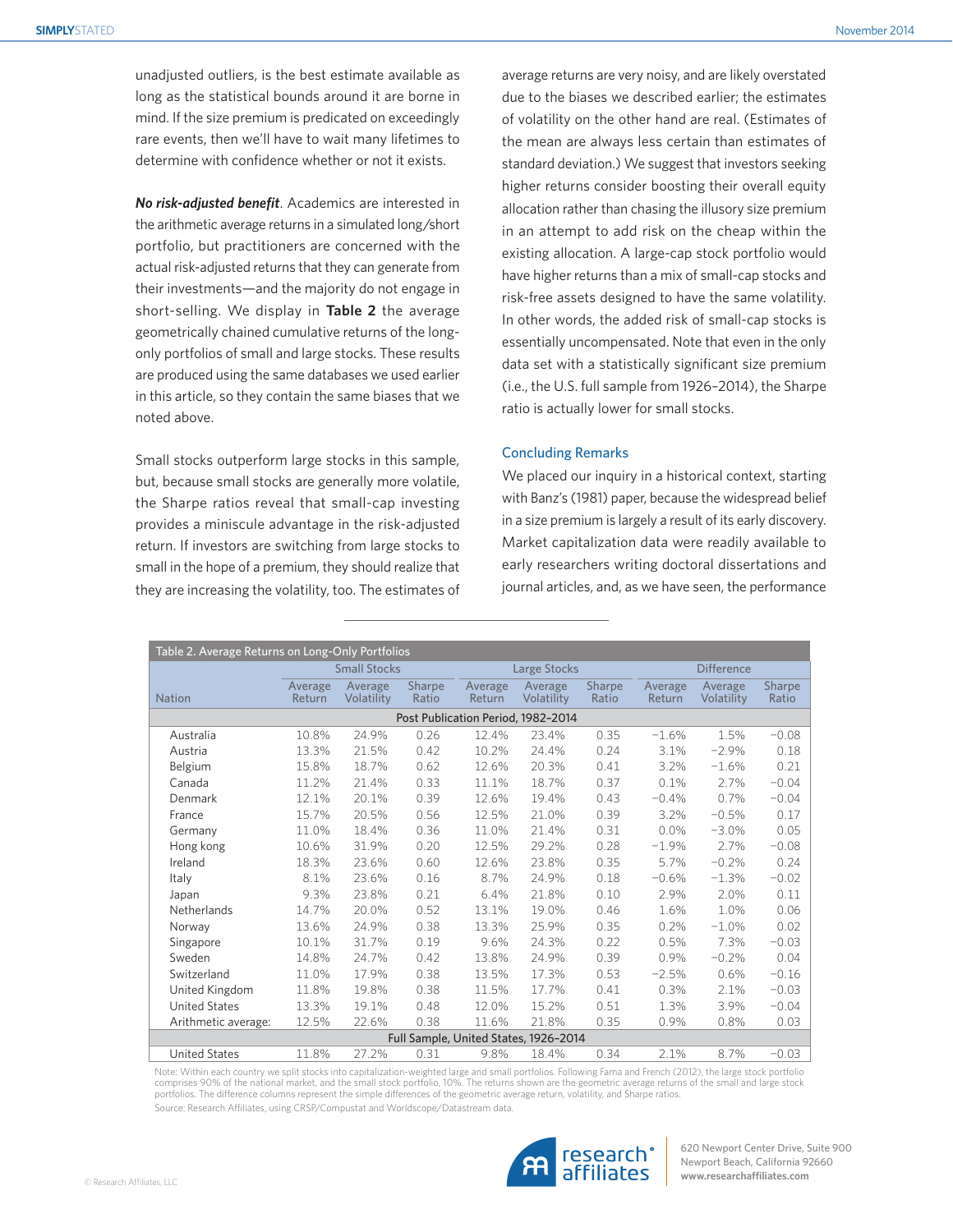of small stocks was exceptional in the 1930s. Eugene Fama was one of Rolf Banz's professors at the University of Chicago; in fact, as a member of Banz's dissertation committee, he was intimately familiar with Banz's research on the small-cap anomaly.<sup>3</sup> Fama and Kenneth French included the size premium in their influential three-factor model, an analytical advance that opened the gate for empirical research into studying factors previously unexplained by then-existing theories. Riding on the popularity of the Fama–French theory, the size premium was soon entrenched in the pantheon of risk factors.

Berk (1997) argued that the size premium observed in the data is nothing more than a poor way of value investing. Value investing relies on buying cheaply priced companies as measured by a ratio of price to company fundamentals. Investing based on size, measured by company market capitalization, would use only the price side of the valuation measure. Because it would therefore use only a fraction of the relevant information, the strategy is significantly weaker than a value strategy that uses prices as they relate to company fundamentals. In our view, Berk's argument is, to date, the strongest explanation why the size premium is observed.

However, we go one step further. If Berk questioned the size premium as a separate factor, we question the size

premium as a phenomenon. Today, more than 30 years after the initial publication of Banz's paper, the empirical evidence is extremely weak even before adjusting for possible biases. The return premium is not statistically significant in any of the international markets, whether taken alone or in combination. The U.S. long-term size premium is driven by the extreme outliers, which occurred three-quarters of a century ago. These extreme outliers confound the standard techniques of setting confidence bounds around the estimated premium. Finally, adjusting for biases, most notably the delisting bias, makes the size premium vanish. If the size premium were discovered today, rather than in the 1980s, it would be challenging to even publish a paper documenting that small stocks outperform large ones. All this evidence makes us question the existence of the size premium as such.

We are not arguing that investors should completely abandon small stocks. Small stocks are more volatile than large stocks, and they receive considerably less attention from sell-side analysts. Consequently, small stocks are more likely to be mispriced. The major anomalies are, in fact, stronger in the small-cap sector. Small stocks are more attractive as an alpha pool to be fished by skillful active managers and exploited by rulesbased value and momentum strategies.

#### Endnotes

- 1. The authors argue further that "a newly discovered factor today should have a *t*-ratio that exceeds 3.0." Page 35.
- This result relies on the central limit theorem, which says that, as the number of random observations increases, the arithmetic average converges to a normal distribution. If the observations include extreme outliers, the convergence can be either extremely slow or may not occur at all.
- 3. Fox (2009), page 204.

#### References

Banz, Rolf W. 1981. "The Relationship Between Return and Market Value of Common Stocks." *Journal of Financial Economics*, vol. 9, no. 1 (March):3-18.

Berk, Jonathan B. 1997. "Does Size Really Matter?" *Financial Analysts Journal*, vol. 53, no. 5 (September/October):12–18.

Black, Fischer. 1993. "Beta and Return." *Journal of Portfolio Management*, vol. 20, no. 1 (Fall):8–18.

Carhart, Mark M. 1997. "On Persistence in Mutual Fund Performance." *Journal of Finance*, vol. 52, no. 1 (March):57–82.

Fama, Eugene F., and Kenneth R. French . 1993. "Common Risk Factors in the Returns on Stocks and Bonds." *Journal of Financial Economics*, vol. 33, no. 1 (February):3–56.

———. 2012. "Size, Value, and Momentum in International Stock Returns." *Journal of Financial Economics*, vol. 105, no. 3 (September):457–472.

Fox, Justin. 2009. *The Myth of the Rational Market: A History of Risk, Reward, and Delusion on Wall Street*. HarperCollins e-books.

Harvey, Campbell R., Yan Liu, and Heqing Zhu. 2014. "…And the Cross-Section of Expected Returns." NBER Working Paper No. 20592. Available at SSRN: http://papers.ssrn.com/sol3/ papers.cfm?abstract\_id=2513152## OR Available at nber.org/ papers/w20592.